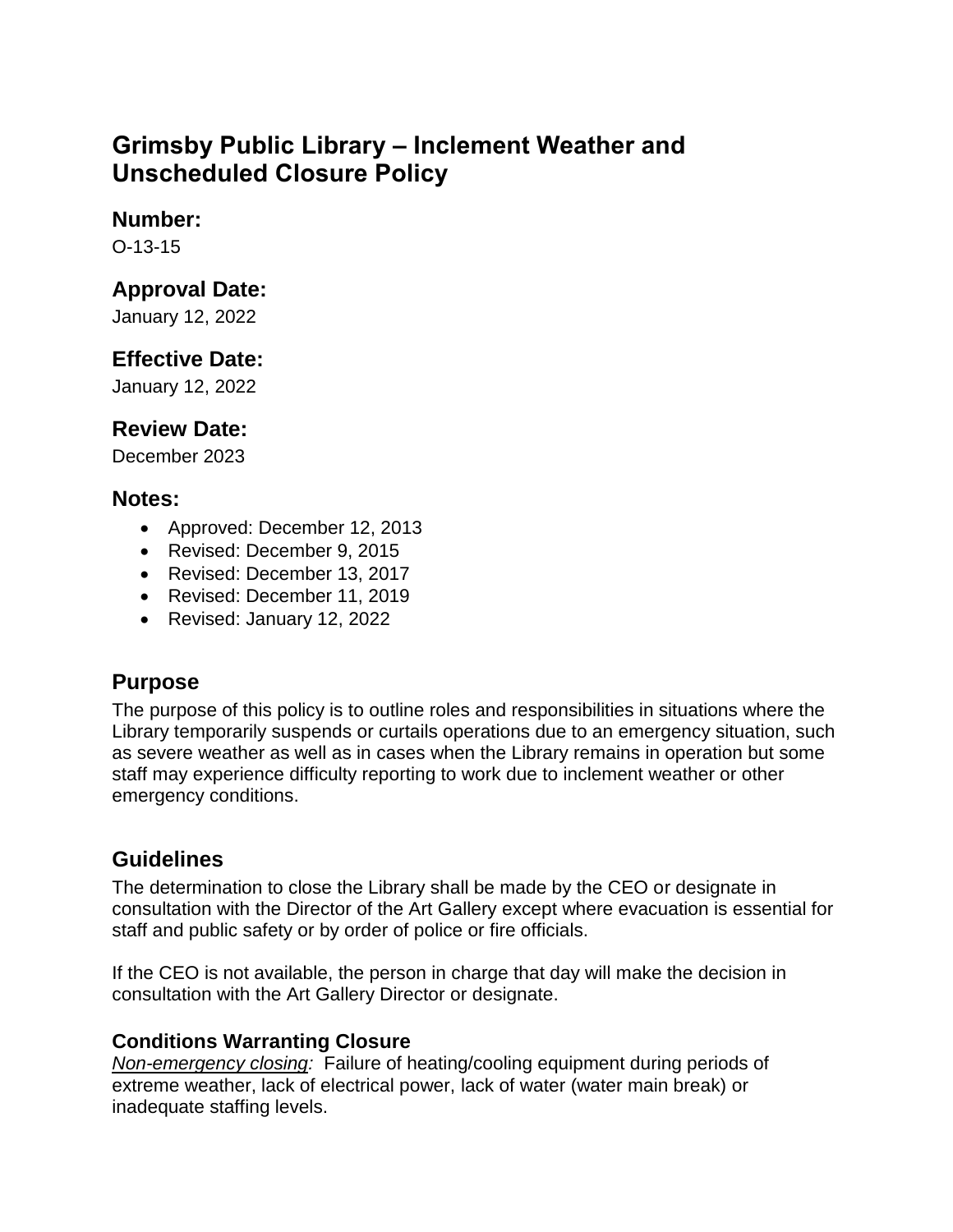#### **Emergency evacuation:**

Building problems resulting in clear and present danger to employees and/or patrons (e.g. gas leak, noxious/toxic fumes, fire) or any event such as a criminal investigation, severe accident involving injury, or severe building damage.

#### **Non-openings, delayed openings or early closings:**

Severely inclement weather. In such cases the decision to close will be based upon:

- General conditions of roads.
- Condition of parking lots and walkways.
- Availability of staff to open and operate the Library.
- Requests for closure by local or provincial agencies.
- Severe Weather Warning as issued by Environment Canada

If the Library closes prior to the scheduled closing time, all full-time employees and any part-time employees already present at work shall be paid for the remainder of their shift. Any employees, who have not yet arrived for their scheduled shift, shall be paid for their scheduled shift.

If the Library is not to be opened to the public at all, every effort shall be made to make this determination at least two hours before the scheduled opening time and to alert all scheduled staff. All employees scheduled to work during hours when the Library closes unexpectedly shall receive their normal day's pay.

If a closure continues beyond one day, staff is responsible for remotely accessing their work email accounts or the Library website each day for instructions as to whether the Library is open or closed. If staff is unable to access email online from home they should call their immediate supervisor or the CEO. Compensation for missed time for extended closures may be referred to the Library Board.

In some cases, such as temporary power outages, the Library may be closed temporarily to the public, however staff will be required to stay on site until the situation is resolved or more information is available regarding the timeline of an expected resolution. If the outage is expected to continue past 5:00 PM, or if no information is available regarding an expected return of service as of 4:30 PM, the Library will be closed for the remaining regular hours of operation. All full-time and part-time employees scheduled to work during such an event shall receive their normal day's pay.

#### **Staff Responsibilities**

During periods of poor weather, employees are expected to make every reasonable effort to report for work as scheduled. It is recognized, however, that inclement weather may cause significant transportation problems or locally hazardous conditions. Employees are expected to give first consideration to their personal safety in evaluating their ability to commute to work. In such cases, the following protocol shall be observed: